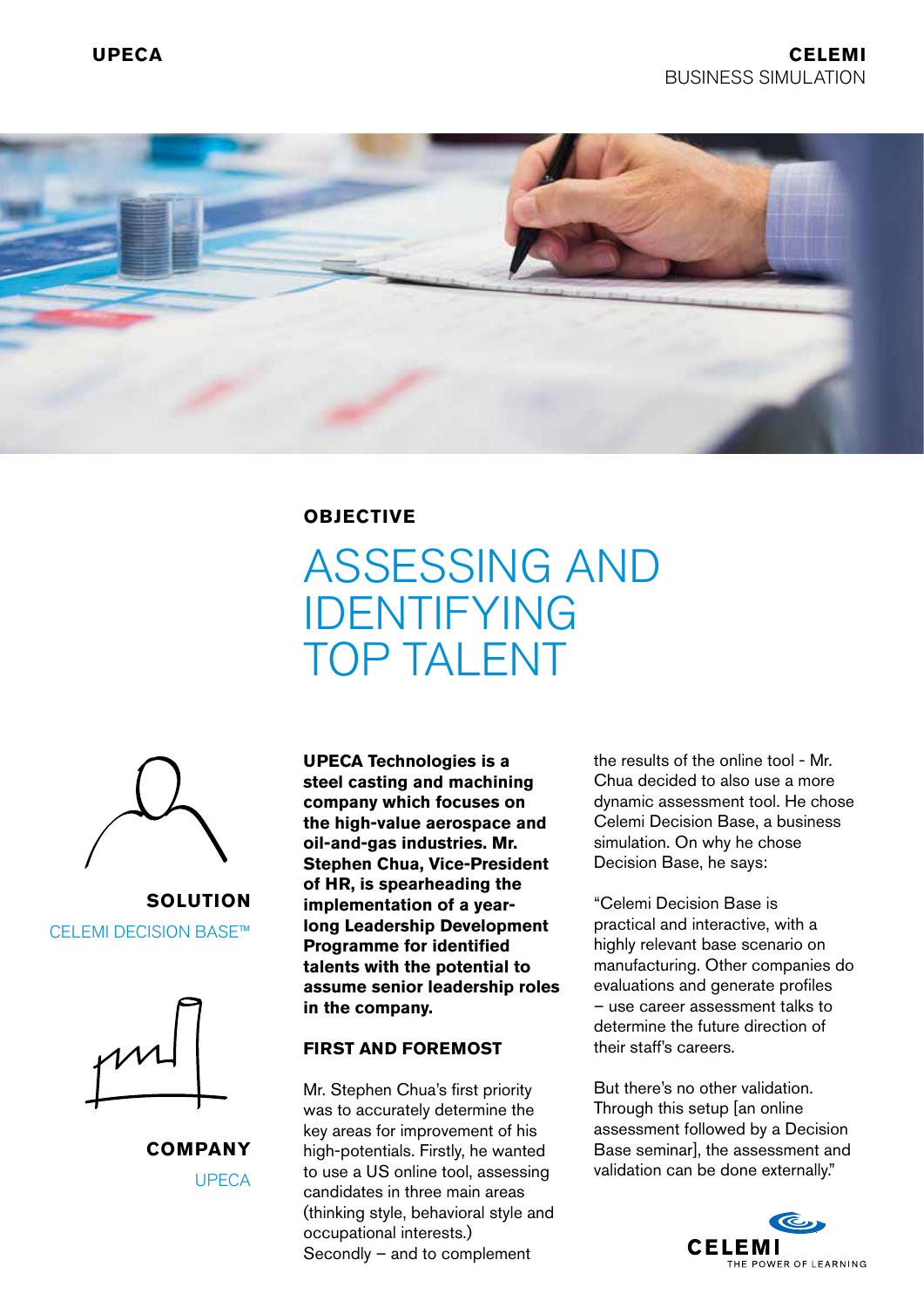## **PARTICIPANT QUOTES**

"I understand our unique selling points better now."

"It was interesting to see what it takes to develop your employees."

To Mr. Chua, assessing candidates' behaviors was important.

"The traditional assessment results are merely shown in descriptive reports. Hence, UPECA felt they needed a more dynamic activity enabling HR key stakeholders/ assessors to assess the behaviors more thoroughly" says Azman Shah Aziz, learning consultant at Celemi Solution Provider Performance Development Consultants.

"For this purpose, Decision Base is a perfect simulation. It is both broad and deep - and allows the facilitator to be innovative and flexible delivering the assessment. Decision Base offers a dynamic, working-like environment and as such it reveals behaviors in an observable manner."

"It also helped validating the results of the aforementioned online tool. As a plus, the participants benefit from the key learning points in the simulation" says Azman Shah Aziz.

#### **DECISION BASE WAS USED TO:**

- Validate each talent's individual profiles and identify their gaps for further leadership development
- Identify and improve talents' understanding of the overall financial impact of business decisionsIncrease awareness within the organization's leaders on business acumen and the value created through business focus
- Collecting accurate information to assist UPECA in developing suitable succession plans
- Benchmark their capabilities with UPECA's 6 Leadership Core Competencies based on their decisions and activity during the simulation programme
- Creating a suitably stressful environment where candidates exhibit their true behavior, enabling assessors to assess the candidates accurately

#### **A STEP BY STEP ASSESSMENT PROGRAM**

The assessment process begins with the online assessment tool, capable of building an in-depth baseline measurement of the participants' individual capabilities and behavioral traits. It was carried out before the Decision Base seminar was run. The latter was to simulate the challenges that the target group would face as senior members of their organization.

Mr. Chua points out, "We chose Celemi Decision Base as it was customizable for our needs, and we could interchange the roles. Our final consultant and internal HR team assessment scores had a high degree of correlation, very close and similar to the online assessment scores, validating our findings and providing a platform for discussion."

#### **ASSESSED UNDER PRESSURE**

Additionally, during the session, the assessing team got numerous insights into the participants' decision-making process, business acumen and strategic skills.